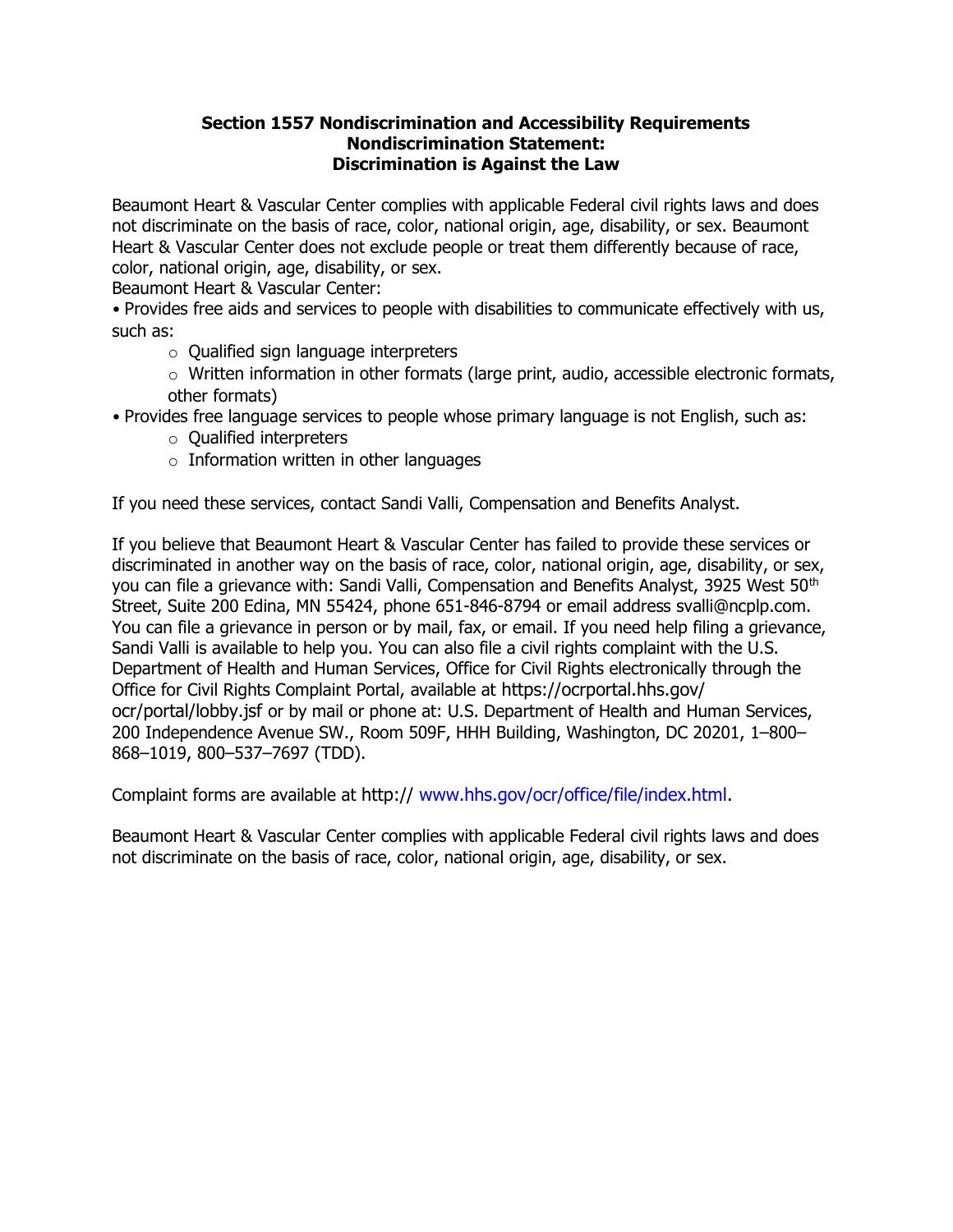## Individuals With Limited English Proficiency

of Language Assistance Services

ATENCIÓN: si habla español, tiene a su disposición servicios gratuitos de asistencia lingüística. Llame al 1-877-696-6775.

CHÚ Ý: Nếu bạn nói Tiếng Việt, có các dịch vụ hỗ trợ ngôn ngữ miễn phí dành cho bạn. Gọi số 1–877-696-6775.

注意:如果您使用繁體中文,您可以免費獲得語言援助服務。請致電 1-877-696-6775.

주의: 한국어를 사용하시는 경우, 언어 지원 서비스를 무료로 이용하실 수 있습니다. 1–877-696- 6775 번으로 전화해 주십시오.

877-–1ملحوظة: إذا كنت تتحدث اذكر اللغة، فإن خدمات المساعدة اللغوية تتوافر لك بالمجان. اتصل برقم 696-6775

–1 خبردار: اگر آپ اردو بولتے ہيں، تو آپ کو زبان کی مدد کی خدمات مفت ميں دستياب ہيں ۔ کال کریں 877-696-6775.

PAUNAWA: Kung nagsasalita ka ng Tagalog, maaari kang gumamit ng mga serbisyo ng tulong sa wika nang walang bayad. Tumawag sa 1–877-696-6775.

ATTENTION : Si vous parlez français, des services d'aide linguistique vous sont proposés gratuitement. Appelez le 1–877-696-6775.

ध्यान दें: यदि आप हिंदी बोलते हैं तो आपके लिए मुफ्त में भाषा सहायता सेवाएं उपलब्ध हैं। 1–877-696-6775.

توجه: اگر به زبان فارسی گفتگو می کنيد، تسهيلات زبانی بصورت رایگان برای شما فراهم می باشد. با 1–877-696-6775.

ACHTUNG: Wenn Sie Deutsch sprechen, stehen Ihnen kostenlos sprachliche Hilfsdienstleistungen zur Verfügung. Rufnummer: 1–877-696-6775.

સુચના: જો તમે ગુજરાતી બોલતા હો, તો નિ:શુલ્ક ભાષા સહાય સેવાઓ તમારા માટે ઉપલબ્ધ છે. ફોન કરો 1–877-696-6775.

ВНИМАНИЕ: Если вы говорите на русском языке, то вам доступны бесплатные услуги перевода. Звоните 1–877-696-6775.

注意事項:日本語を話される場合、無料の言語支援をご利用いただけます。1–877-696-6775 ま で、お電話にてご連絡ください。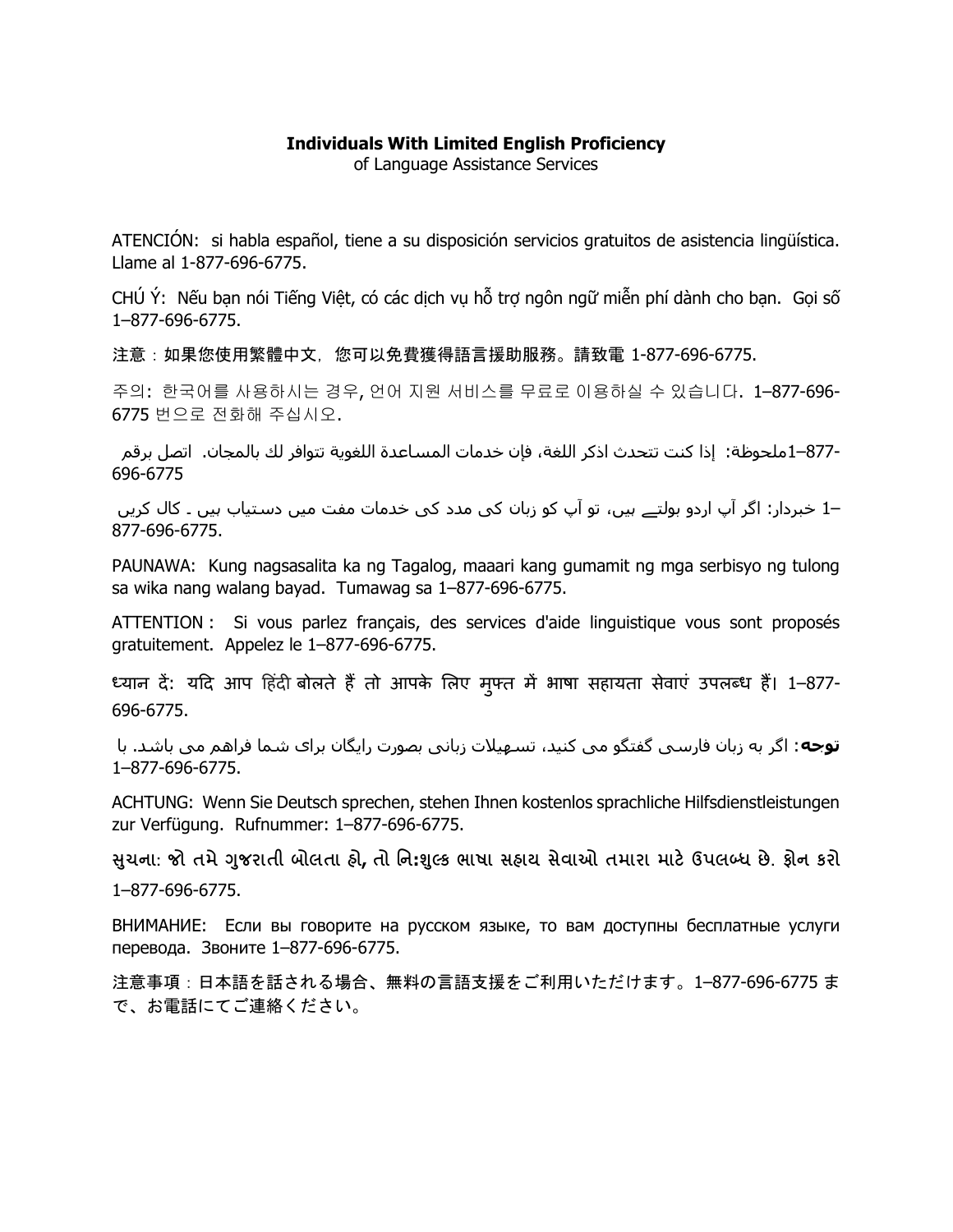## Section 1557 Grievance Procedure

It is the policy of Beaumont Heart & Vascular Center not to discriminate on the basis of race, color, national origin, sex, age or disability. Beaumont Heart & Vascular Center has adopted an internal grievance procedure providing for prompt and equitable resolution of complaints alleging any action prohibited by Section 1557 of the Affordable Care Act (42 U.S.C. 18116) and its implementing regulations at 45 CFR part 92, issued by the U.S. Department of Health and Human Services. Section 1557 prohibits discrimination on the basis of race, color, national origin, sex, age or disability in certain health programs and activities. Section 1557 and its implementing regulations may be examined in the office of Sandi Valli, Compensation and Benefits Analyst, 3925 West 50<sup>th</sup> Street, Suite 200 Edina, MN 55424, phone 651-846-8794 or email address svalli@ncplp.com who has been designated to coordinate the efforts of Beaumont Heart & Vascular Center to comply with Section 1557.

Any person who believes someone has been subjected to discrimination on the basis of race, color, national origin, sex, age or disability may file a grievance under this procedure. It is against the law for Beaumont Heart & Vascular Center to retaliate against anyone who opposes discrimination, files a grievance, or participates in the investigation of a grievance. Procedure:

• Grievances must be submitted to the Section 1557 Coordinator within (60 days) of the date the person filing the grievance becomes aware of the alleged discriminatory action. • A complaint must be in writing, containing the name and address of the person filing it. The complaint must state the problem or action alleged to be discriminatory and the remedy or relief sought.

• The Section 1557 Coordinator (or her/his designee) shall conduct an investigation of the complaint. This investigation may be informal, but it will be thorough, affording all interested persons an opportunity to submit evidence relevant to Advanced Cardiovascular Center at Methodist West Houston relating to such grievances. To the extent possible, and in accordance with applicable law, the Section 1557 Coordinator will take appropriate steps to preserve the confidentiality of files and records relating to grievances and will share them only with those who have a need to know.

• The Section 1557 Coordinator will issue a written decision on the grievance, based on a preponderance of the evidence, no later than 30 days after its filing, including a notice to the complainant of their right to pursue further administrative or legal remedies.

• The person filing the grievance may appeal the decision of the Section 1557 Coordinator by writing to the Robin Glawson, Vice President Human Resources, 3925 West 50<sup>th</sup> Street, Suite 200 Edina, MN 55424 or rglawson@ncplp.com within 15 days of receiving the Section 1557 Coordinator's decision. The Vice President Human Resources shall issue a written decision in response to the appeal no later than 30 days after its filing.

The availability and use of this grievance procedure does not prevent a person from pursuing other legal or administrative remedies, including filing a complaint of discrimination on the basis of race, color, national origin, sex, age or disability in court or with the U.S. Department of Health and Human Services, Office for Civil Rights.